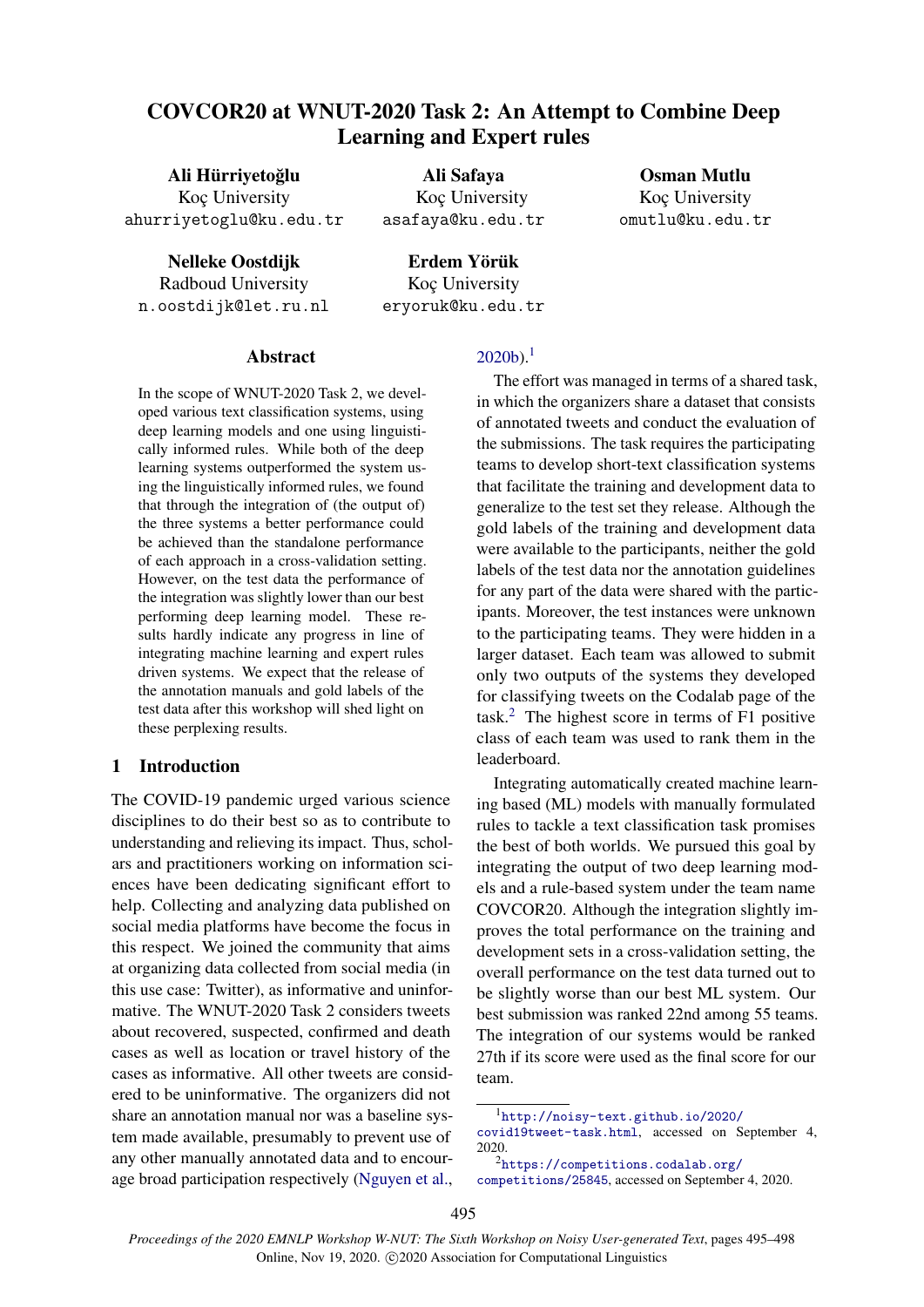The deep learning models and the rule-based system are introduced in Sections [2](#page-1-0) and [3](#page-1-1) respectively. Next, the Section [4](#page-2-0) describes how we integrate the output of these systems. Then Section [5](#page-2-1) provide the results and their discussion. Finally, we conclude this report and share our future plans continuing in this line of research in Section [6.](#page-2-2)

## <span id="page-1-0"></span>2 Deep learning models

We created various deep learning models by merging the training and development data released by the organizers. We applied k-fold cross-validation by splitting the data into five parts. The average performance in terms of F1 of five optimization and test iterations is used to compare these models. The hyper-parameter optimization is focused on F1 of the positive class. Table [1](#page-1-2) provides performances of the models we tested. CNNText, BiL-STM, and BERT-CNN were borrowed from [Safaya](#page-3-1) [et al.](#page-3-1) [\(2020\)](#page-3-1), BERT is the standard model from [De](#page-2-3)[vlin et al.](#page-2-3) [\(2019\)](#page-2-3), and BERTweet is the model created by [Nguyen et al.](#page-3-2) [\(2020a\)](#page-3-2).

We developed a novel model that we call Fused-1 and Fused-2 that has a modified version of Char- $RNN<sup>3</sup>$  $RNN<sup>3</sup>$  $RNN<sup>3</sup>$  is a character language model that consists of two LSTM layers and is pretrained on 112 thousand tweets related to COVID19 which we collected. In Fused-1 CharRNN is applied in parallel with BERT, while in Fused-2 it is used in parallel with BERTweet. Just as in BERT-CNN, we feed the output of the last hidden layer of Char-RNN to a Convolutional Neural Network (CNN). We also have another CNN that takes BERT or BERTweet output as its input. Upon this, we concatenate the output of these two CNNs (the first one using BERT or BERTweet as embedder and the latter using CharRNN as embedder), and we feed it to a fully connected layer to get the final output<sup>[4](#page-1-4)</sup>.

We used Fused-2 as it is the best performing model in the aforementioned cross-validation setting. Moreover, we observed that the average number of the sentences in wrongly predicted instances is larger than the correctly predicted cases using the best performing deep learning model. Therefore, we generated a second output for each tweet by

<span id="page-1-2"></span>

| <b>Model</b>    | F1    | <b>Std</b> |
|-----------------|-------|------------|
| <b>CNNText</b>  | .8543 | .0116      |
| <b>BiLSTM</b>   | .8595 | .0089      |
| <b>BERT</b>     | .9432 | .0066      |
| <b>BERT-CNN</b> | .9478 | .0060      |
| <b>BERTweet</b> | .9499 | .0029      |
| Fused-1         | .9552 | .0022      |
| Fused-2         | .9560 | .0024      |

Table 1: Model performances in terms of F1 and Standard Deviation (Std).

predicting each sentence separately. If at least one sentence in a tweet is predicted as informative, the prediction for the whole tweet becomes positive, i.e. informative. The precision decreased, the recall increased, and the F1 slightly decreased in this setting.

# <span id="page-1-1"></span>3 Rule-based system

The rule-based system uses a set of handcrafted rules constructed by an expert for the task at hand and a task-specific lexicon. The system is designed to identify only instances of the positive class, which for this particular task are the tweets that are considered to be informative. The rules describe, in terms of linguistic patterns, the salient part(s) of these tweets. Whenever a rule fires, the tweet will be labelled as informative; tweets for which no rule is found to apply are considered noninformative by default. A similar rule-based approach has been used successfully in other shared tasks (e.g. Hürriyetoğlu and Oostdijk [\(2017\)](#page-3-3); [Oost-](#page-3-4)dijk and Hürriyetoğlu [\(2017\)](#page-3-4); [Oostdijk and van](#page-3-5) [Halteren](#page-3-5) [\(2019\)](#page-3-5)). There, the approach has been shown to yield consistently high precision across different datasets, while recall generally falls short of that yielded by ML approaches.

In this case the lexicon we compiled has 779 entries. Entries here are of the form: word type – semantic/syntactic word class – (optionally) label, e.g.

|              | case N informative death N informative |
|--------------|----------------------------------------|
| first NUMord | covid19 Neorona                        |
| new ADJ      | confirmed ADJ                          |

In order to have maximum control over the strings matched, in most cases entries are delimited by word boundary markers  $(\b)$ , indicating the beginning and the end of a word or multi-word expression. An exception was made with the entries referring to the virus (including for example,

<span id="page-1-3"></span><sup>3</sup>[https://github.com/alisafaya/char-rnn.](https://github.com/alisafaya/char-rnn.pytorch) [pytorch](https://github.com/alisafaya/char-rnn.pytorch), acccessed on September 6, 2020.

<span id="page-1-4"></span><sup>&</sup>lt;sup>4</sup>All details of the models and the optimization can be found on the repository [https://github.com/](https://github.com/emerging-welfare/covid19-tweet) [emerging-welfare/covid19-tweet](https://github.com/emerging-welfare/covid19-tweet), which we have created for this shared task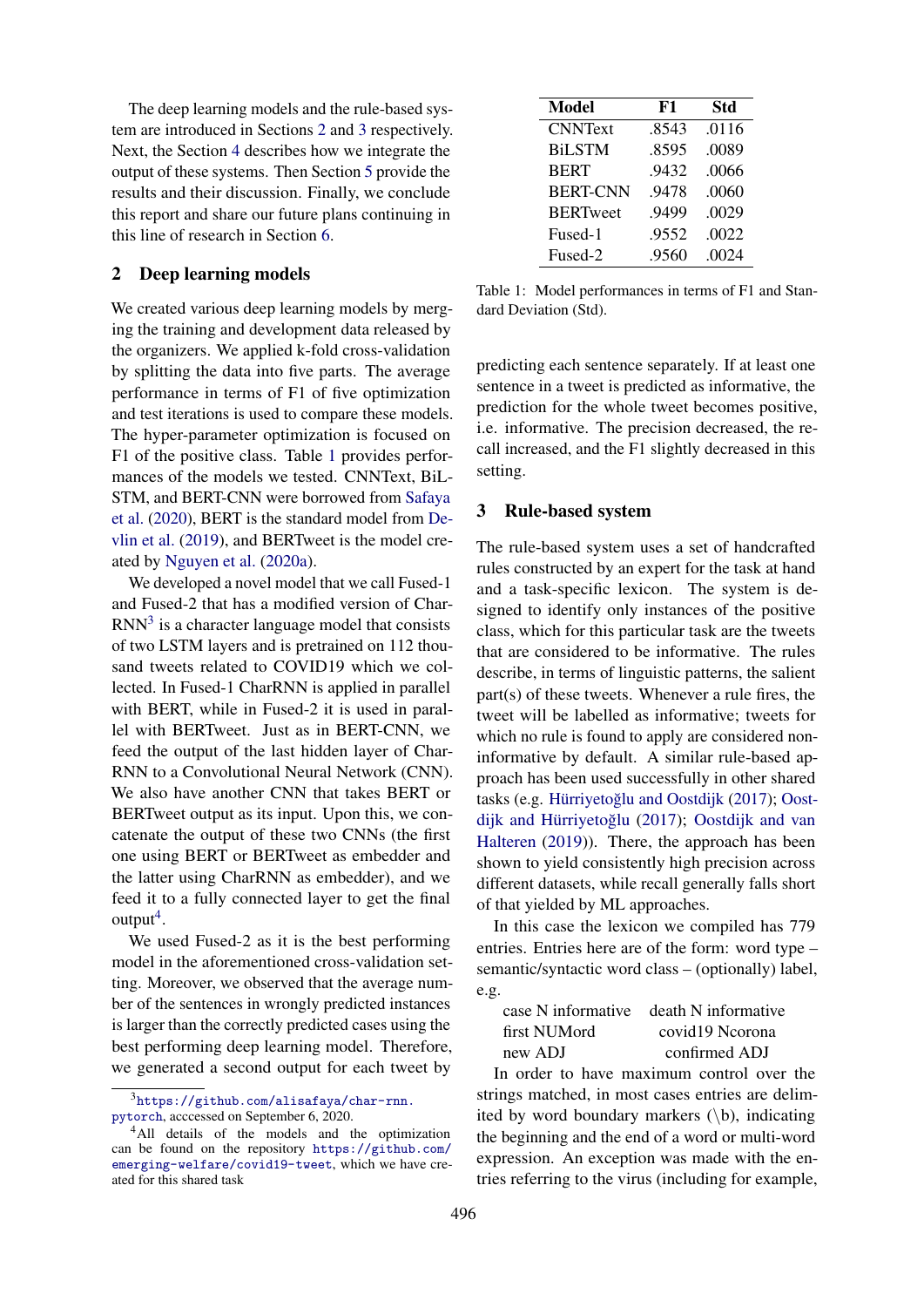covid19, covid-19, coronavirus) where not including the initial word boundary marker allows for the matching of instances where the word is part of a hashtag.

The rules set comprises 409 rules. They describe how the lexical entries can combine to form larger strings, the length of which in the present case varies between 2 to 7 words. Example rules are<sup>[5](#page-2-4)</sup>

NUMord \*N ADJ Ncorona \*N NUMord ADJ \*N

which account for instances like *first case*, *first confirmed death*, and *new covid19 deaths*. One of the strengths of the rule-based approach is that the rules generalize beyond the instances observed in the training set, provided that the individual words appear in the lexicon.

The performance achieved with the rule-based system was as follows: on the training set precision was .845, recall .893 and F1 86.9; on the validation set precision was .77, recall .852 and F1 .809. We are able increase the precision at the expense of decreasing recall by requiring the number of detected spans to be equal or more than a certain threshold. For instance, the precision and recall become .91 and .53 in average if we set this threshold to be 2.

# <span id="page-2-0"></span>4 Integrating outputs

We have shown that ML and rule-based approaches yield complementary output for text classification tasks in various settings in our previous work (Hürriyetoğlu and Oostdijk, [2017;](#page-3-3) [Oostdijk](#page-3-4) and Hürriyetoğlu, [2017;](#page-3-4) [Oostdijk and van Halteren,](#page-3-5) [2019\)](#page-3-5). Therefore, we continued to work along this line by focusing on integrating the outputs of these systems in the scope of this shared task. However, voting and applying OR and AND operations on the predictions did not outperform the best deep learning model Fused-2. The only integration that perform slightly better was giving precedence to the rule-based system in case the two output versions of Fused-2 conflict and the rule-based system predicts a tweet as uninformative. In case the rule-based system predicts it informative, we used prediction of the best system, which is Fused-2 on all text of a tweet. This adjustment increased F1 from .9560 to .9581 in our cross-validation setting.

# <span id="page-2-1"></span>5 Results

We submitted the best performing deep learning model, which is Fused-2 using all text of a tweet and the best performing integration. The deep learning model yielded .8887 and the integration yielded  $0.8856$  $0.8856$  F1. Our team ranked 22 with these scores.<sup>6</sup> The best overall F1 score in the shared task was .9096.

The decrease of the scores from around .9560 on development set to .8887 on the test set shows that rule-based system could have had a chance by itself. However, the restriction of the submission count to be 2 did not allow us to evaluate this.

## <span id="page-2-2"></span>6 Conclusion and future work

We have presented our effort in the scope of a shared task that aims at pushing the state of the art for classifying short-texts (i.e. tweets in the reported use case), as informative or uninformative.

We could extend the training set with cluster min-ing using Relevancer (Hürriyetoğlu et al., [2016\)](#page-2-6), use the rule-based system to extend the training set (Hürriyetoğlu, [2019\)](#page-2-7), or use the rule-based system to generate fine-grained data that can be used in a multi-task setting.

#### Acknowledgements

The authors from Koç University are funded by the European Research Council (ERC) Starting Grant 714868 awarded to Dr. Erdem Yörük for his project Emerging Welfare.

## References

- <span id="page-2-3"></span>Jacob Devlin, Ming-Wei Chang, Kenton Lee, and Kristina Toutanova. 2019. [BERT: Pre-training of](https://doi.org/10.18653/v1/N19-1423) [deep bidirectional transformers for language under](https://doi.org/10.18653/v1/N19-1423)[standing.](https://doi.org/10.18653/v1/N19-1423) In *Proceedings of the 2019 Conference of the North American Chapter of the Association for Computational Linguistics: Human Language Technologies, Volume 1 (Long and Short Papers)*, pages 4171–4186, Minneapolis, Minnesota. Association for Computational Linguistics.
- <span id="page-2-7"></span>Ali Hürriyetoğlu. 2019. Extracting Actionable Infor*mation from Microtexts*. Ph.D. thesis, Radboud University Nijmegen.
- <span id="page-2-6"></span>Ali Hürriyetoğlu, Christian Gudehus, Nelleke Oostdijk, and Antal van den Bosch. 2016. *[Relevancer: Find](https://doi.org/10.1007/978-3-319-47874-6_15)[ing and Labeling Relevant Information in Tweet Col-](https://doi.org/10.1007/978-3-319-47874-6_15)*

<span id="page-2-4"></span><sup>5</sup>The asterisk indicates the element from which the string inherits its label.

<span id="page-2-5"></span><sup>6</sup>[All results of the competition are on:](https://doi.org/10.1007/978-3-319-47874-6_15) [https:](https://competitions.codalab.org/competitions/25845#results) [//competitions.codalab.org/competitions/25845#](https://doi.org/10.1007/978-3-319-47874-6_15) [results](https://doi.org/10.1007/978-3-319-47874-6_15)